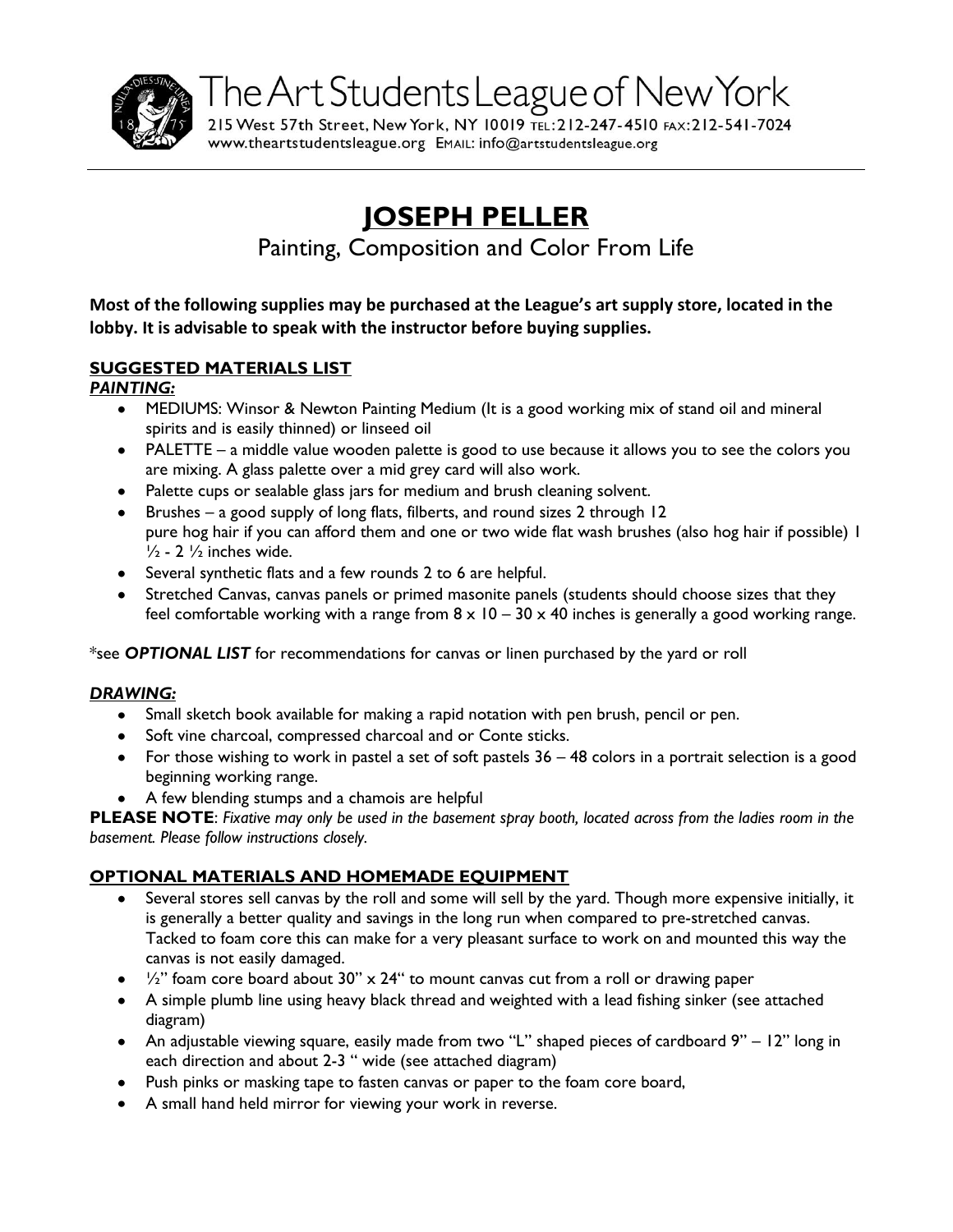

215 West 57th Street, New York, NY 10019 TEL: 212-247-4510 FAX: 212-541-7024 www.theartstudentsleague.org EMAIL: info@artstudentsleague.org

#### **CLEAN UP**

Brush cleaning – glass jar, Turpenoid, odorless mineral spirits, brush soap and paper towel. **PLEASE NOTE:** The Art Students League does not allow the use of turpentine or mediums with strong odors within the school premises; only odorless solvents are permitted.

#### **SUGGESTED PIGMENT LIST**

This list is recommended for oils. For water based mediums the same pigments may be used. NOTE: Flake white is not available in water based mediums.

| <b>Basic</b>                                | <b>Substitutes</b>             |
|---------------------------------------------|--------------------------------|
| <b>Flake White</b>                          | Permalba White, Titanium White |
| <b>Ivory Black</b>                          |                                |
| Alizarin Crimson                            |                                |
| Indian Red                                  |                                |
| Light Red                                   |                                |
| Cadmium Red*                                | Winsor Red                     |
| Cadmium Scarlet* (Cadmium Red Light)        |                                |
| Cadmium Lemon*                              | Winsor Lemon                   |
| Cadmium Yellow Pale* (Cadmium Yellow Light) | <b>Winsor Yellow</b>           |
| <b>Yellow Ochre</b>                         |                                |
| Raw Sienna                                  |                                |
| Viridian                                    |                                |
| Cobalt Blue*                                | Cerulean Blue                  |
| <b>French Ultramarine</b>                   |                                |

Extended: basic palette colors plus: Winsor Blue (Thalo Blue,) Winsor Green (Thalo Green), Permanent Rose

- Pigments that can be poisonous if ingested with suggested alternates under substitutes
- See attached diagram for a suggested palette color layout (this is my personal extended palette)

#### SUPPLIERS:

The Art Students League Art Supply Store, located in the lobby, has most of these supplies. The Art Store: 1-5 Bond Street, NYC 212-533-2444 New York Central: 62 3rd Ave, NYC 212-473-7705 Pearl paint: 308 Canal Street, NYC 212-431-7932 Utrecht: 111 Fourth Ave. NYC 212-777-5353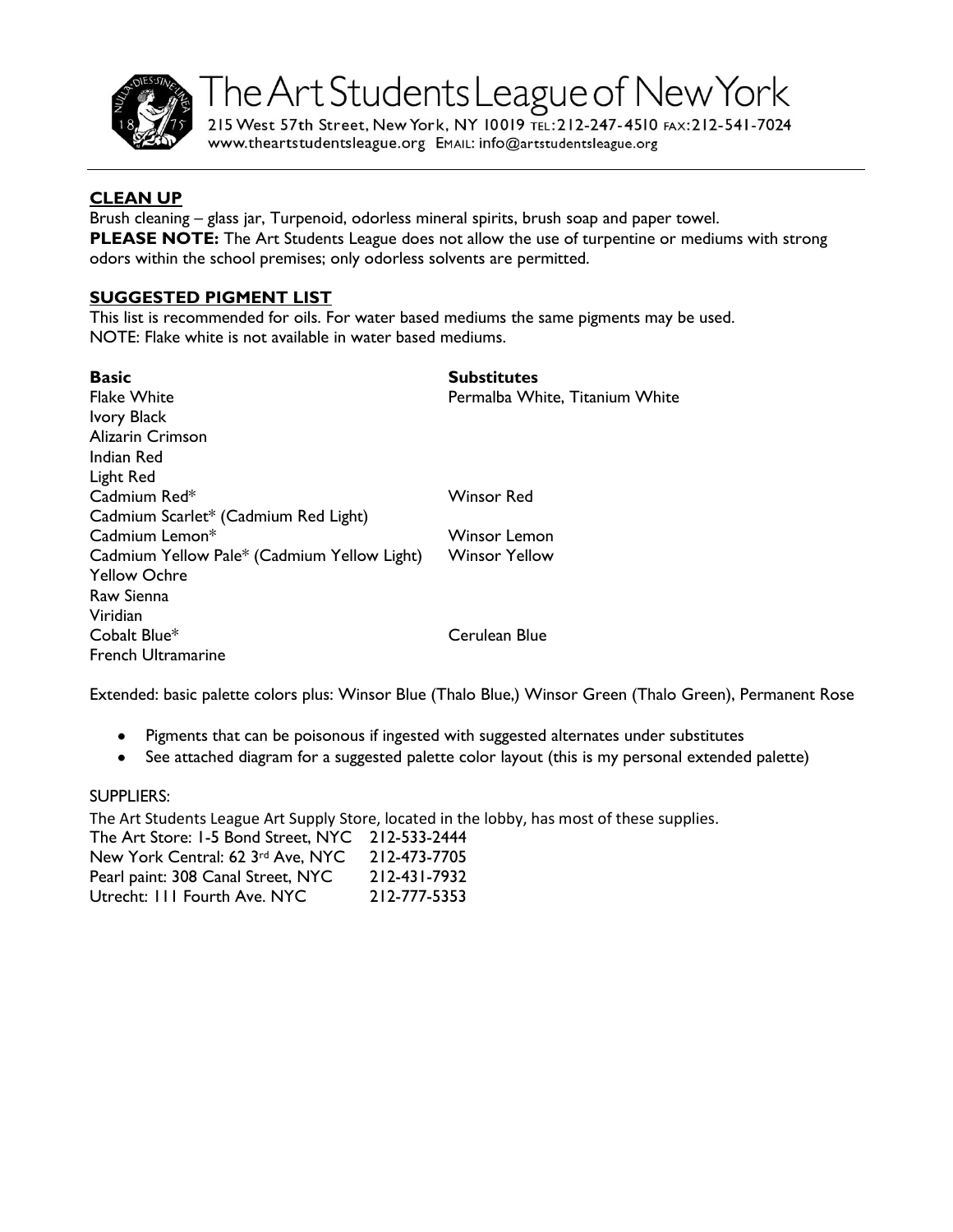

215 West 57th Street, New York, NY 10019 TEL: 212-247-4510 FAX: 212-541-7024 www.theartstudentsleague.org EMAIL: info@artstudentsleague.org

# **PALETTE**



#### \*\* Extended palette



# **OPTIONAL: 2 "L"-shaped cardboard Corners**

Viewing Frames: These are easily made of neutral color; gray, brown or perhaps black. Avoid white and bright colors. Cut 2 "L" shaped pieces. The sizes in the diagram. I would recommend the larges. Smaller sizes will work as well.

 $2\frac{1}{2}$ " – 3"